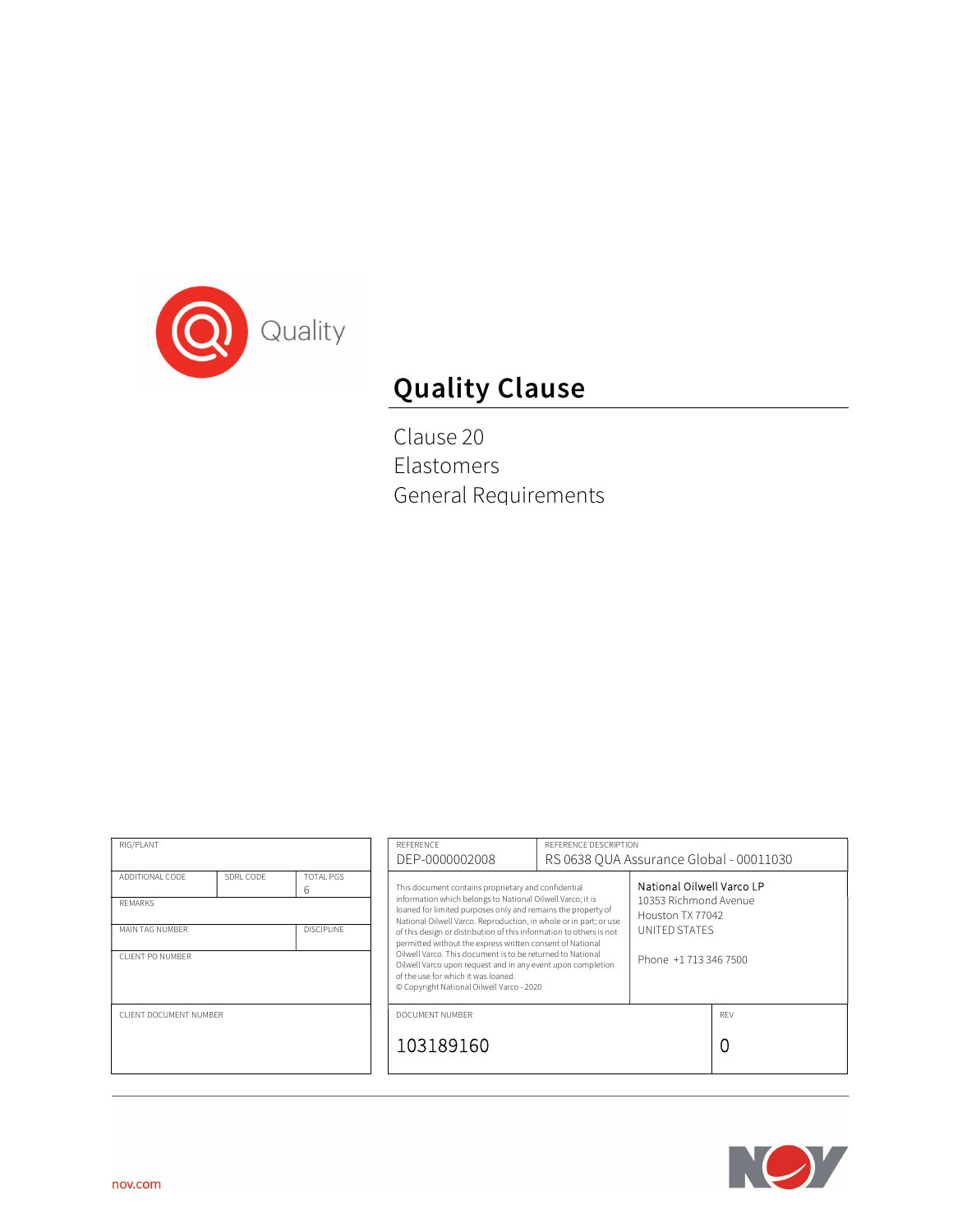| Document number | 103189160 |
|-----------------|-----------|
| <b>Revision</b> |           |
| Page            | $2$ of 6  |

### REVISION HISTORY

| 0   | 19-Feb-2020 | Approved for Use | RdeV     | <b>HAH</b> | LUMO     |
|-----|-------------|------------------|----------|------------|----------|
| Rev | Date        | Reason for issue | Prepared | Checked    | Approved |

## CHANGE DESCRIPTION

0 Initial release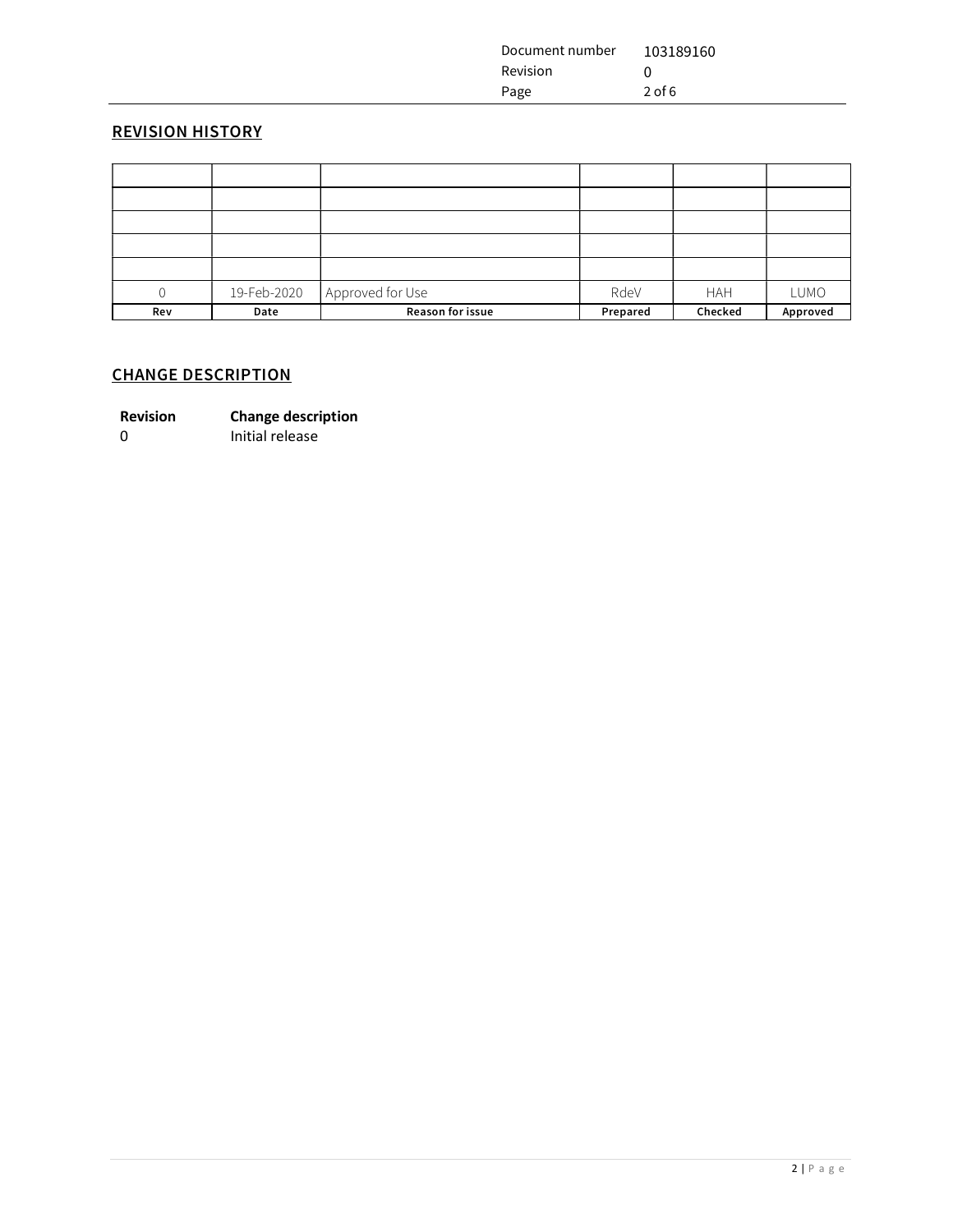| Document number<br>Revision | 103189160 |
|-----------------------------|-----------|
| Page                        | $3$ of 6  |
|                             |           |

# TABLE OF CONTENTS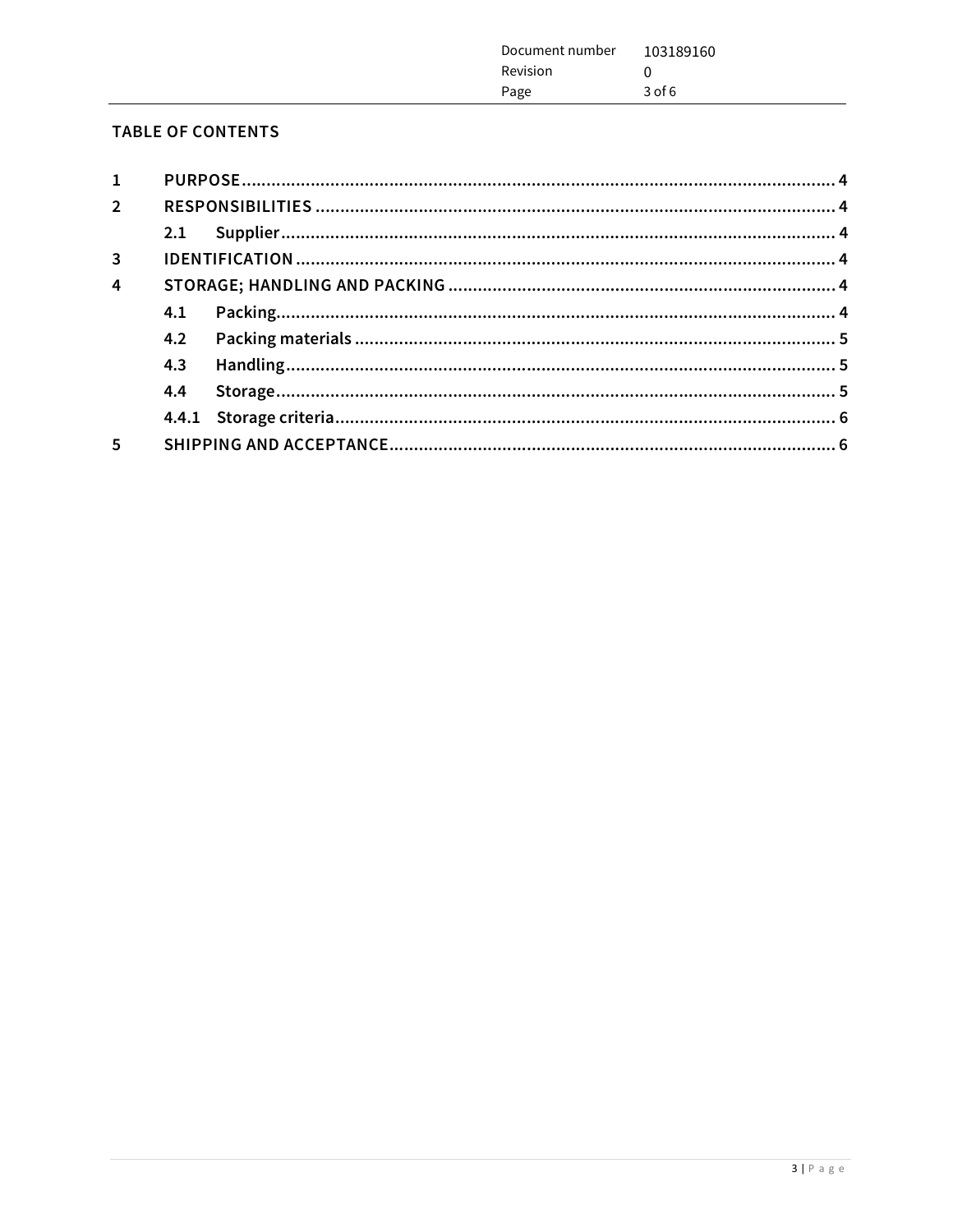| Document number | 103189160 |
|-----------------|-----------|
| Revision        |           |
| Page            | $4$ of 6  |

#### 1 PURPOSE

The purpose of this document is to define and clarify all requirements for the identification, handling, packaging, storage and shipping of elastomer's products to NOV.

#### 2 RESPONSIBILITIES

NOV may specify any additional requirements in the PO if applicable.

#### 2.1 Supplier

Supplier must comply with the requirements of this document unless otherwise agreed, in written, between the supplier and NOV. In case of conflict between this document and the PO, the PO information will prevail.

#### 3 IDENTIFICATION

The supplier is responsible for the correct labeling of the elastomers. Marking or labeling of the elastomers shall be done in the storage "bag" or through a "tag" attached to the elastomers.

As minimum requirement, the marking shall contain the following fields:

- Supplier Part Number
- NOV part number (As specified in the PO)
- Bacth and/or lot number
- Cure date
- $\bullet$  Sell by date (*empty field* in the label to be filled by NOV at receiving).
- Expiration date

All marking shall be clearly visible and made of durable material, resistant to general handling as well as be able to maintain all information clearly visible throughout the shelf life of the products.

#### 4 STORAGE; HANDLING AND PACKING

The below requirements must be met by the supplier to all elastomers and incorporated in their daily practices and internal procedures.

#### 4.1 Packing

Small elastomers (such as o-rings, small seals, etc.) must be stored and packed in sealed packets/bags in a relaxed manner where shape is preserved, free from superimposed tensions and compressive stresses or other causes of deformation.

Large size elastomers (large elements, lengthy hoses, etc.) may be formed into equal superimposed loops so as to avoid creasing or twisting.

Bonded seals must be individually packaged.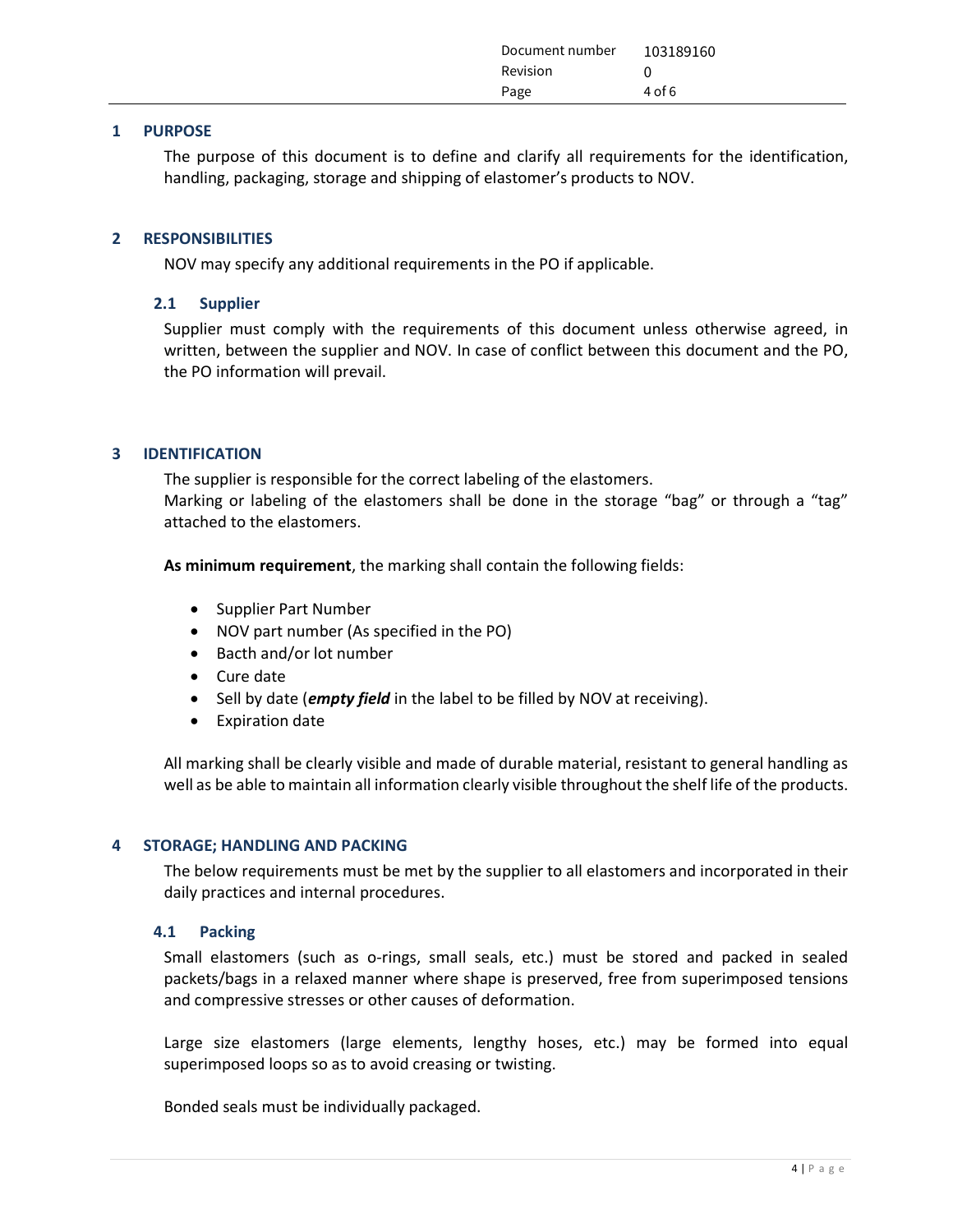| Document number 103189160 |          |
|---------------------------|----------|
| Revision                  |          |
| Page                      | $5$ of 6 |

#### 4.2 Packing materials

Packaging materials shall be free of copper naphthenates or creosote preservatives which can degrade rubber.

Suitable materials include, but not limited to, UV resistant Kraft bags and polyethylene bags.

Opaque packaging is preferred. Metal foil bags can be used provided they are salt free.

Seal assemblies' sets must be packaged in the same bags so that all elements of the assembly are present when the package is opened.

#### 4.3 Handling

Elastomeric products should not be allowed to come in contact with gasoline, greases, acids or cleaning fluids or their vapors at any time during storage, unless these materials are an integral part of the component or manufacturer's packaging by design.

Bags used to store elastomers must not be left opened and should be re-sealed after pulling parts.

#### 4.4 Storage

Certain metals, such as copper, manganese and iron, are known to have a deleterious effect on elastomers. Elastomers must not be stored in contact with such metals and shall be protected by individual packaging.

Dusting powder should only be used to prevent sticking and only the minimum amount should be used.

Contact between different polymeric elastomers and elastomers of different seals must be avoided. The metal part of bonded elastomers shall not come in contact with the elastomeric element of another seal.